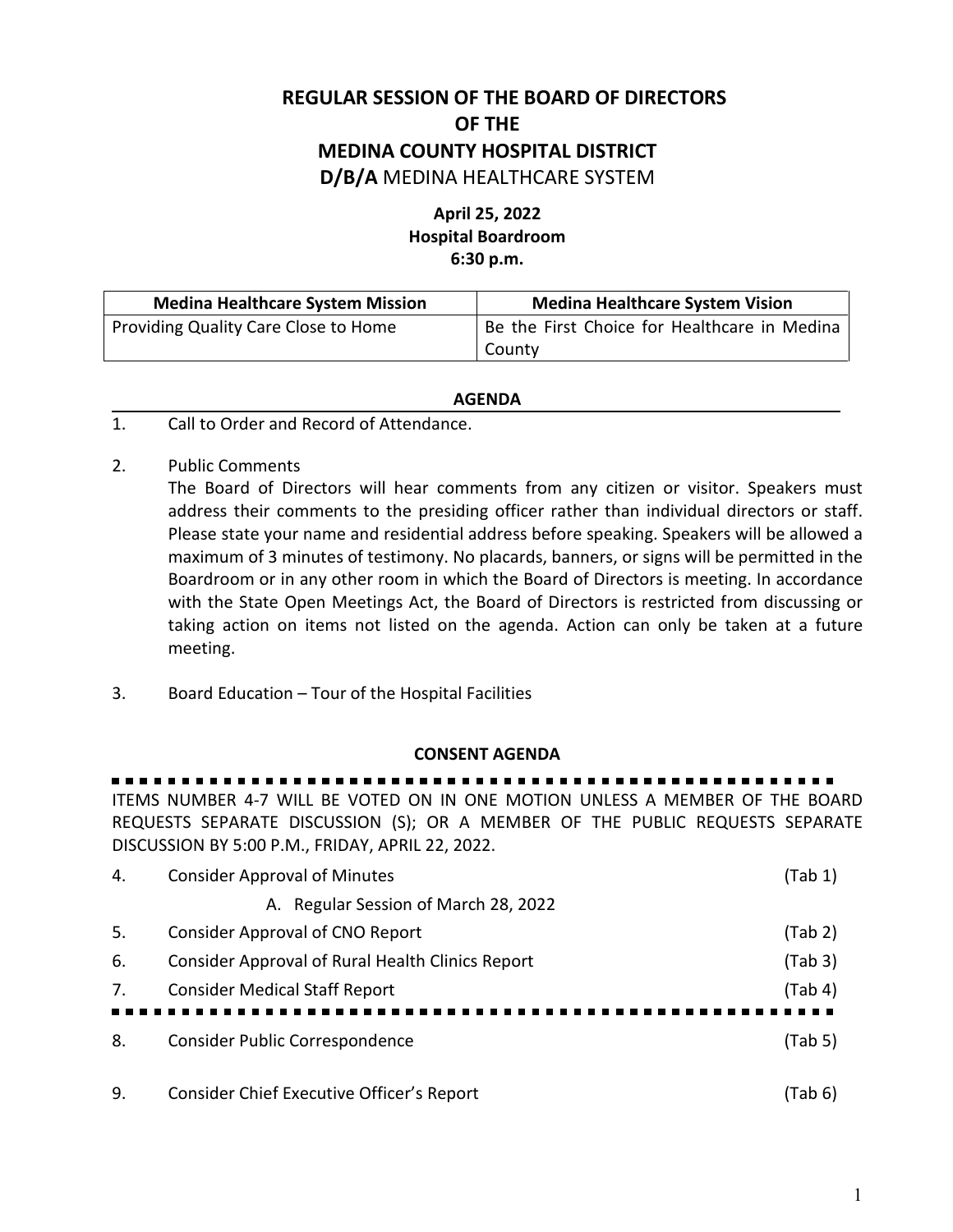| 10. | <b>Consider Finance Report</b><br>A. Consider Approval of the March 2022 Financial Report                                                                                                                                                                | (Tab 7)  |
|-----|----------------------------------------------------------------------------------------------------------------------------------------------------------------------------------------------------------------------------------------------------------|----------|
| 11. | Consider Approval of:<br>Amanda Zavala as Infection Control Director<br>Ashley Lowe as Compliance Officer<br>$\bullet$<br>Gertrude Julot as Director of Health Information Management<br>$\bullet$<br>Etmonia Glover as Director of Dietary<br>$\bullet$ | (Tab 8)  |
| 12. | Review, Consider and Approve Advanced Directives Policy - Annual Review,<br>No Changes                                                                                                                                                                   | (Tab 9)  |
| 13. | Review, Consider and Approve the Medina County Hospital District's Annual<br>Self-Performance Appraisal Summary                                                                                                                                          | (Tab 10) |
| 14. | Review, Consider and Approve 2022 Q1 Board of Directors Expense Report                                                                                                                                                                                   | (Tab 11) |
| 15. | Review Conflict of Interest Policy and Sign Conflict of Interest Forms for<br><b>Board of Directors</b>                                                                                                                                                  | (Tab 12) |
| 16. | Review, Consider, and Approve OB RN Medical Screening Authorization                                                                                                                                                                                      | (Tab 13) |
| 17. | Review, Consider, and Approve Medical Staff Quality Report for the Period of<br>October 2021 - March 2022                                                                                                                                                | (Tab 14) |
| 18. | Discuss Board Succession and Recruitment of Board Members - No Action                                                                                                                                                                                    | (Tab 15) |
| 19. | Discuss Grand Opening Event for the New Medina Specialty Care Building in<br>Castroville - No Action                                                                                                                                                     | (Tab 16) |
| 20. | Review, Consider, and Approve Credentialing of both Allied and Courtesy Staff<br>As Discussed in Executive Session                                                                                                                                       | (Tab 17) |

The Board of Directors may call an executive session on any of the above agenda items as permitted under Chapter 551 of the Texas Government Code.

- 21. Hold an executive session, pursuant to Sec. 551.074. PERSONNEL MATTERS; CLOSED MEETING.
	- (a) This chapter does not require a governmental body to conduct an open meeting:
		- (1) to deliberate the appointment, employment, evaluation, reassignment, duties, discipline, or dismissal of a public officer or employee; or
		- (2) to hear a complaint or charge against an officer or employee.

(b) Subsection (a) does not apply if the officer or employee who is the subject of the deliberation or hearing requests a public hearing.